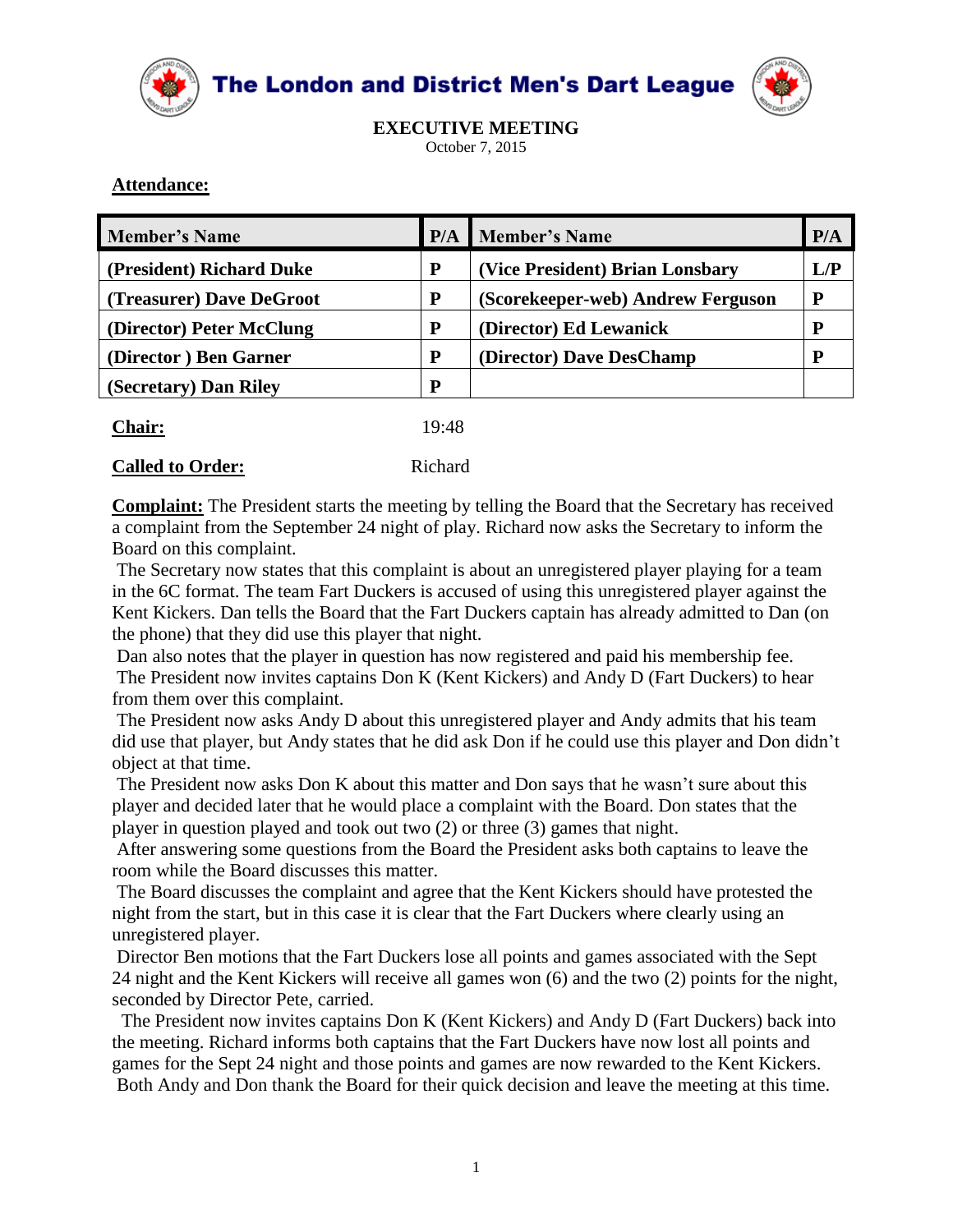



**EXECUTIVE MEETING** October 7, 2015

**Complaint:** The President now brings up another possible complaint that was placed during the reporting of a team score. This matter was questioning the signing of a new player on a team on a Thursday night. Richard now asks the Secretary about this situation and if Dan received a formal complaint about this matter.

The Secretary acknowledges that he did receive the score sheet from the Scorekeeper pointing out the issue the one team had with their opponent, but the team in question didn't file a complaint with him. Dan states that this is not a complaint according to the rules since a complaint must be either filed with the Secretary by the actual complaint form or by email addressed to the Secretary, not though the reporting of scores to the Scorekeeper. Dan explains to the Board that he has always accepted a new/replacement player by phone as

long as the forms/money have been either given to Dan on or before a Thursday night or placed into the League mail box at the Victory Legion on or before a Thursday night. Dan states the rulebook doesn't state how he must accept a new/replacement player so Dan has been accepting players on game nights to help promote darts and not to have teams forfeit nights because they are one player short. Dan also states that has always warned team captains he checks the League box on Fridays. If Dan doesn't find the forms/money in the League mail box (on Friday), Dan would then place a complaint into the Board against the player and team captain asking them to be suspended by the Board, but Dan has not had to do that in the ten (10) years he has been the League Secretary.

Past Minutes: Minutes from the Sept 2 meeting where emailed to the Board by the Secretary on Oct 4 for their reading. After discussing the minutes the Secretary motions to accept the minutes as proposed, seconded by Director Ben, carried.

**Financial Report:** The Treasurer hands out his monthly report to the Board. Dave notes that the GIC (\$25,000.00) has been purchased and the bank account is at \$5,399.03 as of today. Dave also notes that he hasn't yet changed the way he records player transactions (teams and singles) in the financial report, but he will do it soon. The Treasurer now motions to accept the financial report as given, seconded by Director Ed, carried.

**Reports of Officers:** Director Dave had gone to the Moose 1300 to ask them about possibly being a Singles League venue in the near future. Dave reports that the Moose had to decline the chance to be a hosting venue for the Monday League. The Moose holds their monthly meetings on Mondays.

Directors Ed, Pete and Ben along with the Vice President have no reports at this time of the meeting.

The Scorekeeper reports that the website is doing fine, but Andrew did get an email from John Mc. about the naming of the upcoming tournaments. Andrew states that John is asking about the possibly history of the reason(s) why these tournaments are named the way they are.

After some discussion about the names (Frank Hannon, Fred Parry and Wes Harris) and reasons why the tournaments are named after them, the President asks the Secretary and other Board members to give Andrew the history behind the names.

Andrew states that the League's history should be celebrated through the League website and Andrew is given a few names of current and past members to ask for possible information. The Treasurer hands a thank you letter from Heart and Stroke Foundation to the Secretary.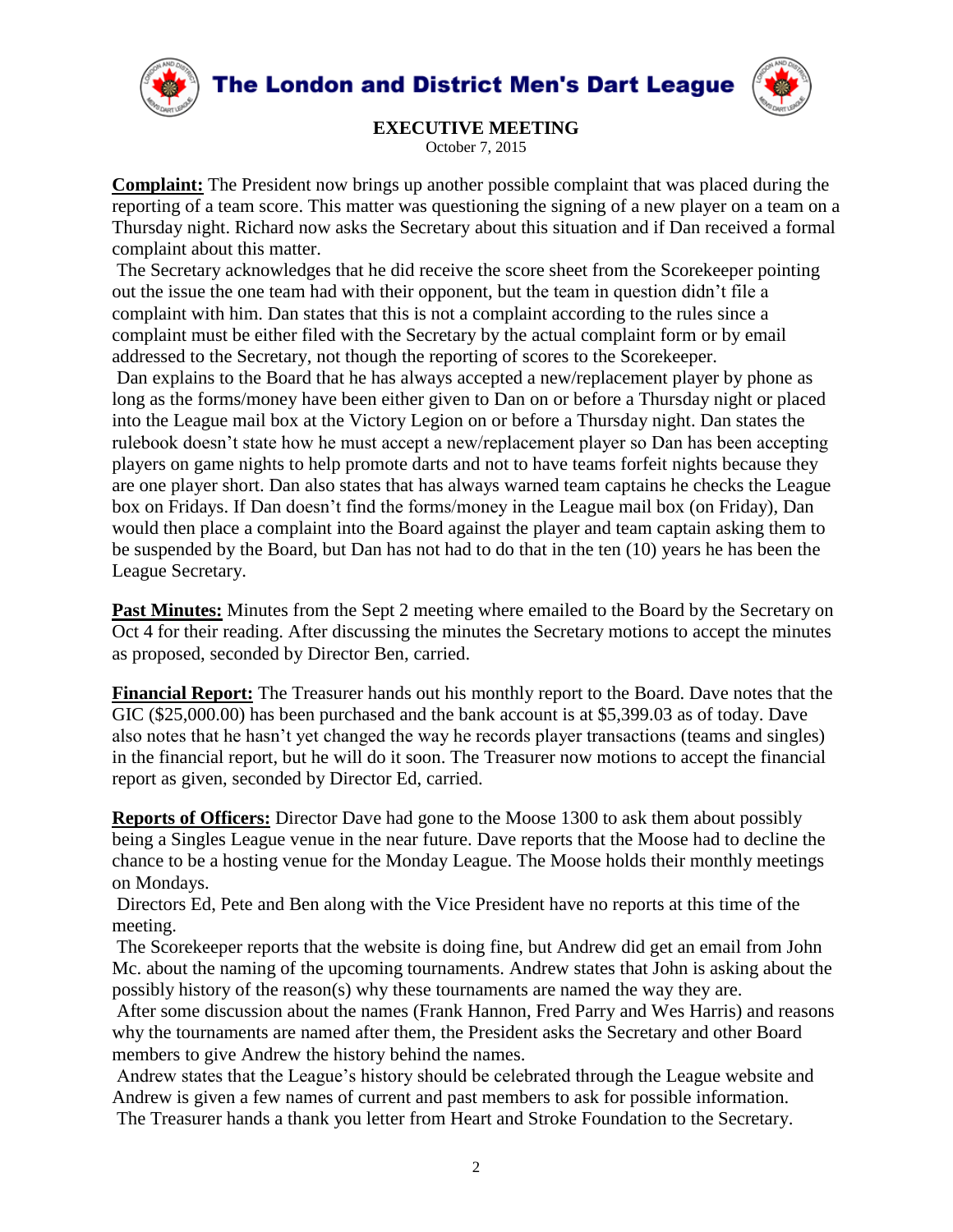**The London and District Men's Dart League** 





## **EXECUTIVE MEETING**

October 7, 2015

**Reports of Officers:** The President now states that he received a phone call from the Victory Legion explaining that they have rented out the upstairs floor and the Victory is also a polling station for the federal election this Monday October 19<sup>th</sup>.

Richards states that with this news we are obviously going to either have to move the intermediate format to another venue(s) or postpone that week's play till later.

After some discussion it is decided to ask either of the Moose Lodges if they could possibly host this format on a one time basis.

Director Pete says he thinks the Moose 1300 has meetings on the first two (2) Mondays of the month, so it may be possible at that Moose may host that week of darts. Director Dave will check with the Moose 1300 and report back to the President and the Board asap.

The Secretary starts his report by handing over the current phone/internet bill to the Treasurer and the \$55.00 for Dan's share of the bill, Dan also hands a missing phone bill over to Dave as well. All receipts Dan has are also given to the Treasurer. The new/replacement player list and money/checks (\$790.00) is given to the Treasurer by Dan. Dan brings up the two (2) players that where kicked off of their team. Both have now found a team to play for, but they didn't pay the \$5.00 fee (for both of them) and if they do then Dan will have to pay it.

The President states that in this case the Board would wave that fee as long as the Board agrees and when asked by Richard the Board does agree to wave the \$5.00 fee this time.

The Secretary now asks the Board members if they do accept players (new/replacements forms and money) that they get the paperwork and money to Dan and or to the Treasurer quickly. Dan would prefer that no Board member accept these forms/money since the Secretary is the only Board member that has the records to okay the players who may be new or a replacement player and Dan has to make up the player's membership cards quickly as well.

The Secretary now states that the system he's been using for the numbering of all League members is now in the 1300's and this number doesn't reflect the true membership totals. Dan says that with the changes in membership over the last ten (10) years the numbering system is due to be either replaced with another option or just delete the numbers all together. The names of the membership would still be updated every year, but the format a player plays in would serve as a better way of keeping track of the membership for instance.

**Old Business:** Director Ben states that he doesn't have inspection reports for the Byron,

Lambeth Legions and Black Diamond Bar, Ben states he will have them for the next meeting. The Secretary now asks about the Duchess of Kent, Dan was there last week and noticed that three (3) playing boards beside the bar didn't have any lights on them. Dan says that with the number of teams at the Duchess that night two (2) teams were playing on the unlighted boards.

Both teams agreed to play on those boards, but Dan thought the venue was cleared by the Inspection Committee. Dan was told by the Duchess the lighting issue will be taken care of shortly.

Director Ben states that the Duchess was told by the Committee that those three boards couldn't be used without proper lighting.

The Scorekeeper now asks about the playing boards at Poachers Arms with suspect lighting and furniture in front of the playing boards.

The President states that this is his home venue and he acknowledges that some changes are happening at Poachers as the venue is trying to find their best way to accommodate the dart players and the bar's regular customers.

It is agreed that the venue needs to be re-inspected and watched to see if this happens again.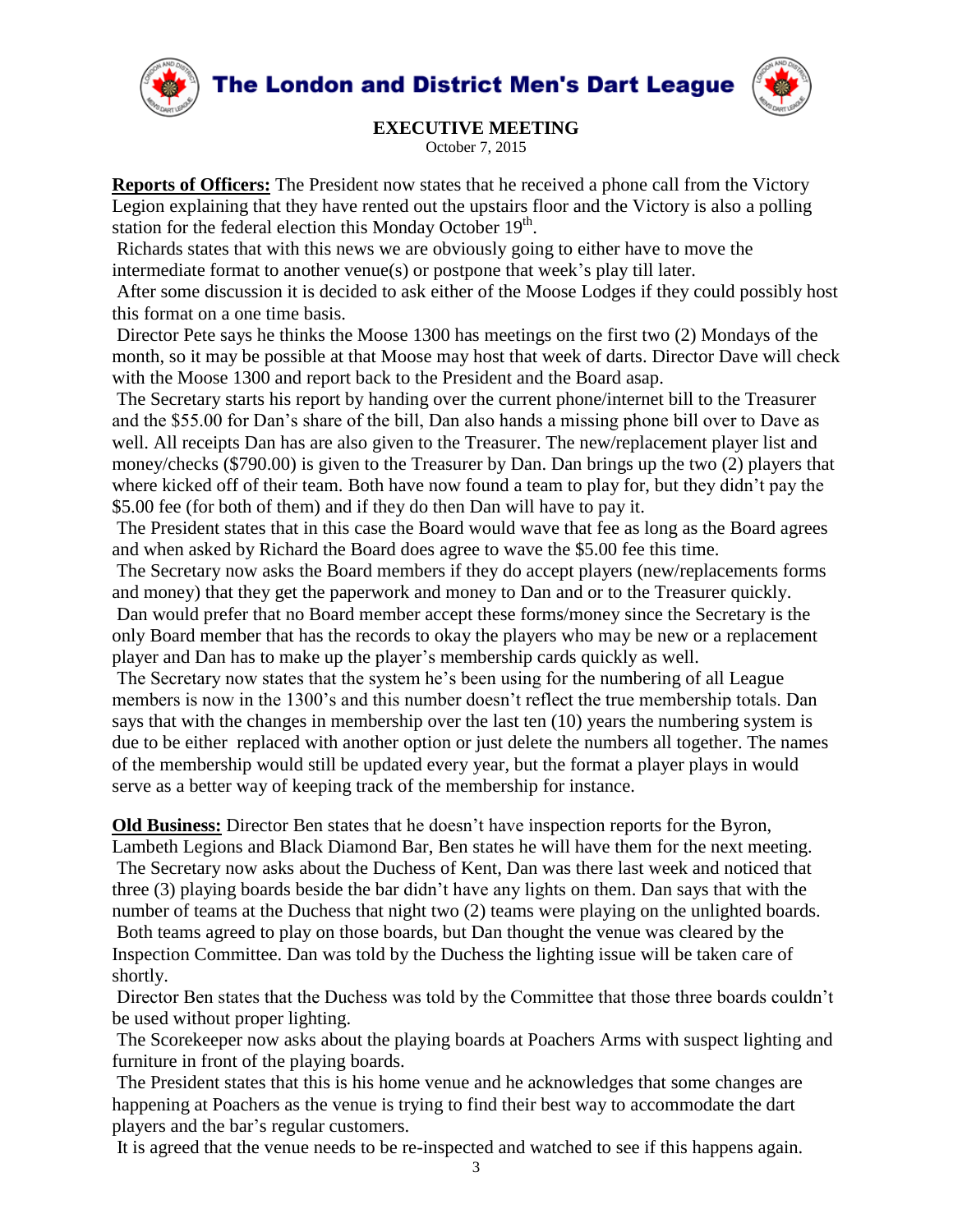**The London and District Men's Dart League** 





**EXECUTIVE MEETING**

October 7, 2015

**Old Business:** The Secretary now brings up the computer issue and Dan states that this issue has been going on since before June and Dan would like to see something happen in the matter. The President states that the place that the League bought the computers from is now out of business. Director Ed states he knows a guy and the Scorekeeper will also check out Micro-Tech to see about a new League computer or two.

The running of tournaments is now brought up by the Secretary, Dan states that we need to have conveners for at least tomorrow night's tournaments and maybe the season.

The President states that he believes that all the tournaments with the exception of the Fred Parry and Frank Hannon shoots tomorrow can wait until a later meeting.

The Board agrees with the President to have the later tournaments assigned at a later date and after some more discussion it is also agreed that the Vice President and Director Ben will convene the Fred Parry (P-12 game), with the Secretary running the Frank Hannon (6 game).

The question about the 13% discount that the membership receives from Saunders Pro is still there the President reports. But Richard states they (Saunders) do want any unused league membership cards back for them to hold on too.

The Secretary states that with that request Dan will be holding onto some membership cards to prevent Dan having to go and get membership cards from Saunders for the near future. Dan will return the unused league membership cards to Saunders shortly.

The President now discusses the new Executive shirts and why they are not here tonight. Richard explains that with the changes that we made to the shirts and the combination of vacation time (for the shirt provider) and the sudden influx of a whole a lot of shirts ordered by other teams in Toronto, our shirts are behind. Richard does state that we should have them by the charity tournament.

Director Ed states that the pens were ordered and they should be ready in two (2) weeks, Ed says that the Treasurer sent the cheque on September 16.